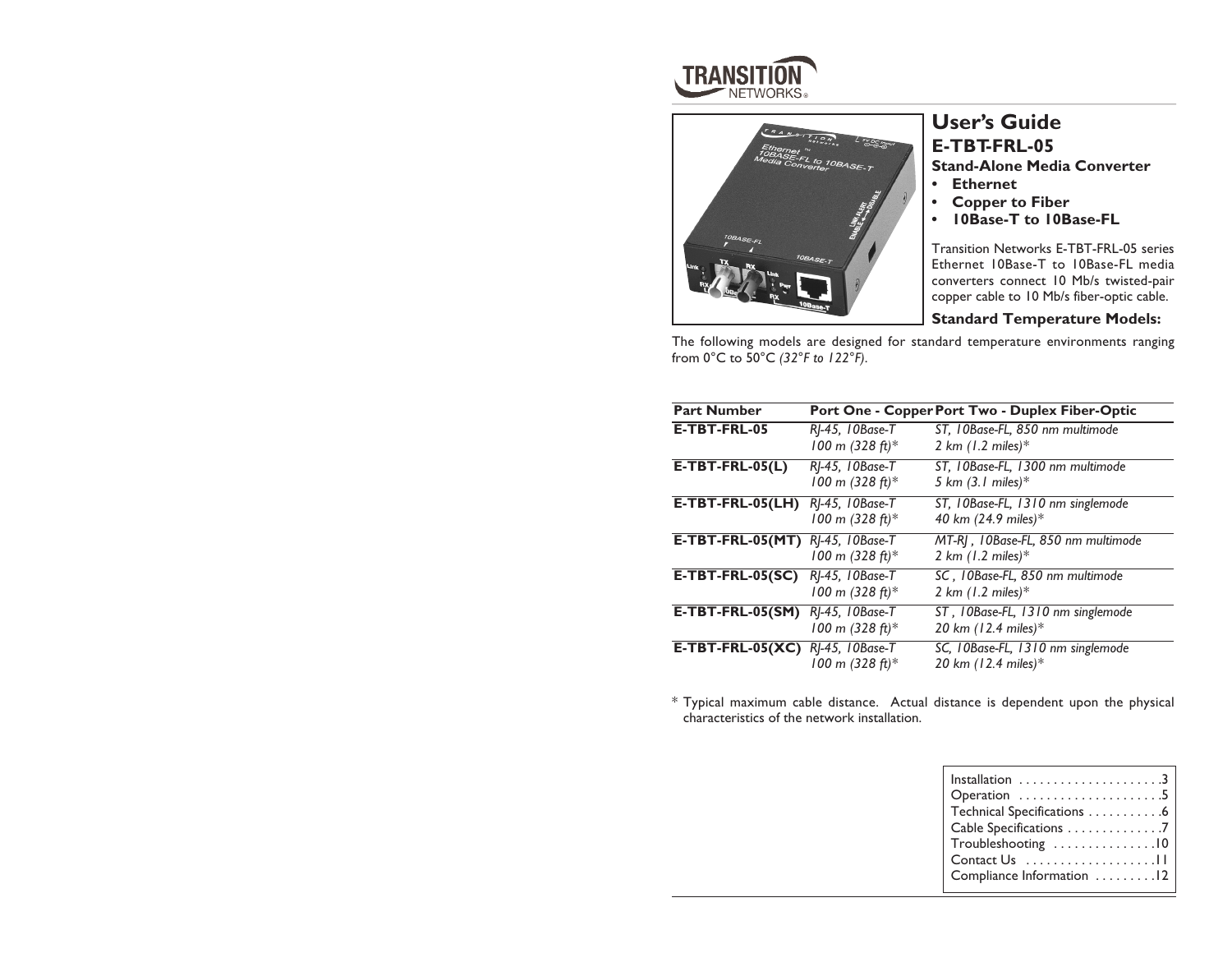### **Extended Temperature Models:**

The following models are designed for extended temperature environments ranging from **-25°C to 70°C (-13°F to 158°F)**:

| <b>Part Number</b> | Port One - Copper                  | <b>Port Two - Duplex Fiber-Optic</b>                            |
|--------------------|------------------------------------|-----------------------------------------------------------------|
| $E-TBT-FRL-05(HT)$ | RJ-45, 10Base-T<br>100 m (328 ft)* | ST, 10Base-FL, 850 nm multimode<br>2 km $(1.2 \text{ miles})$ * |
| <b>E-TBT-FRL-</b>  | RJ-45, 10Base-T                    | SC, 10Base-FL, 850 nm multimode                                 |
| 05(SCHT)           | 100 m (328 ft)*                    | 2 km $(1.2 \text{ miles})$ *                                    |
| <b>E-TBT-FRL-</b>  | RJ-45, 10Base-T                    | ST, 10Base-FL, 1310 nm singlemode                               |
| 05(SMHT)           | 100 m (328 ft)*                    | 20 km (12.4 miles)*                                             |
| <b>E-TBT-FRL-</b>  | RJ-45, 10Base-T                    | SC, 10Base-FL, 1310 nm singlemode                               |
| 05(XCHT)           | 100 m (328 ft)*                    | 20 km (12.4 miles)*                                             |
| <b>E-TBT-FRL-</b>  | RI-45, 10Base-T                    | SC, 10Base-FL, 1310 nm singlemode                               |
| 05(XLHT)           | 100 m (328 ft)*                    | 50 km (31.1 miles)*                                             |

\* Typical maximum cable distance. Actual distance is dependent upon the physical characteristics of the network installation.

### **Optional Accessories:** (sold separately)

|                 | <b>Part Number Description</b>                                                                                          |
|-----------------|-------------------------------------------------------------------------------------------------------------------------|
|                 | <b>SPS-2460-SA</b> Optional External Power Supply; 24-60VDC Stand-Alone<br>Output: 12.25VDC, 1.0 A                      |
| <b>E-MCR-05</b> | 12-Slot Media Converter Rack (includes universal internal power supply) 17<br>$x$ 15 $x$ 5 in. (432 $x$ 381 $x$ 127 mm) |
| <b>WMBS</b>     | <b>Optional Wall Mount Brackets</b><br>Length: 3.2 in. (81 mm), Fits converter length: 3.9 in. (99 mm)                  |
| <b>WMBV</b>     | Optional Vertical Mount Bracket; 5.0 in. (127 mm)                                                                       |
| <b>WMBD</b>     | Optional DIN Rail Mount Bracket; 5.0 in. (127 mm)                                                                       |
| <b>WMBD-FS</b>  | Optional DIN Rail Mount Bracket (flat, small); 3. I in. (79 mm)                                                         |

# **Installation**

### **Set the LinkAlert™ Switch**

The LinkAlert switch is located on the side of the media converter. Use a small flat-blade screwdriver or a similar device to set the recessed switch:

Left  $=$  Enables the LinkAlert function

Right = Disables the LinkAlert function.





*Disable LinkAlert*

The LinkAlert feature allows the media converter to monitor both the fiber and copper RX *(receive)* ports for loss of signal. In the event of a loss of an RX signal, the media converter will automatically disable the TX (transmit) signal, thus, "passing through" the link loss. The far-end device is automatically notified of the link loss, which prevents the loss of valuable data unknowingly transmitted over an invalid link.



**Note:** The enable/disable switch allows the LinkAlert feature to be disabled. LinkAlert may interfere with the Auto-Negotiation feature of other devices in networks where there are two media converters installed in series.

### **AutoCross™ Feature**

The AutoCross feature detects and configures the twisted-pair copper port on the E-TBT-FRL-05 media converter to the correct straight-through (MDI) or crossover (MDI-X) configuration. This feature allows either MDI or MDI-X cable to connect the media converter to devices such as hubs, transceivers, or network interface cards (NICs). *(Requires no operator intervention).*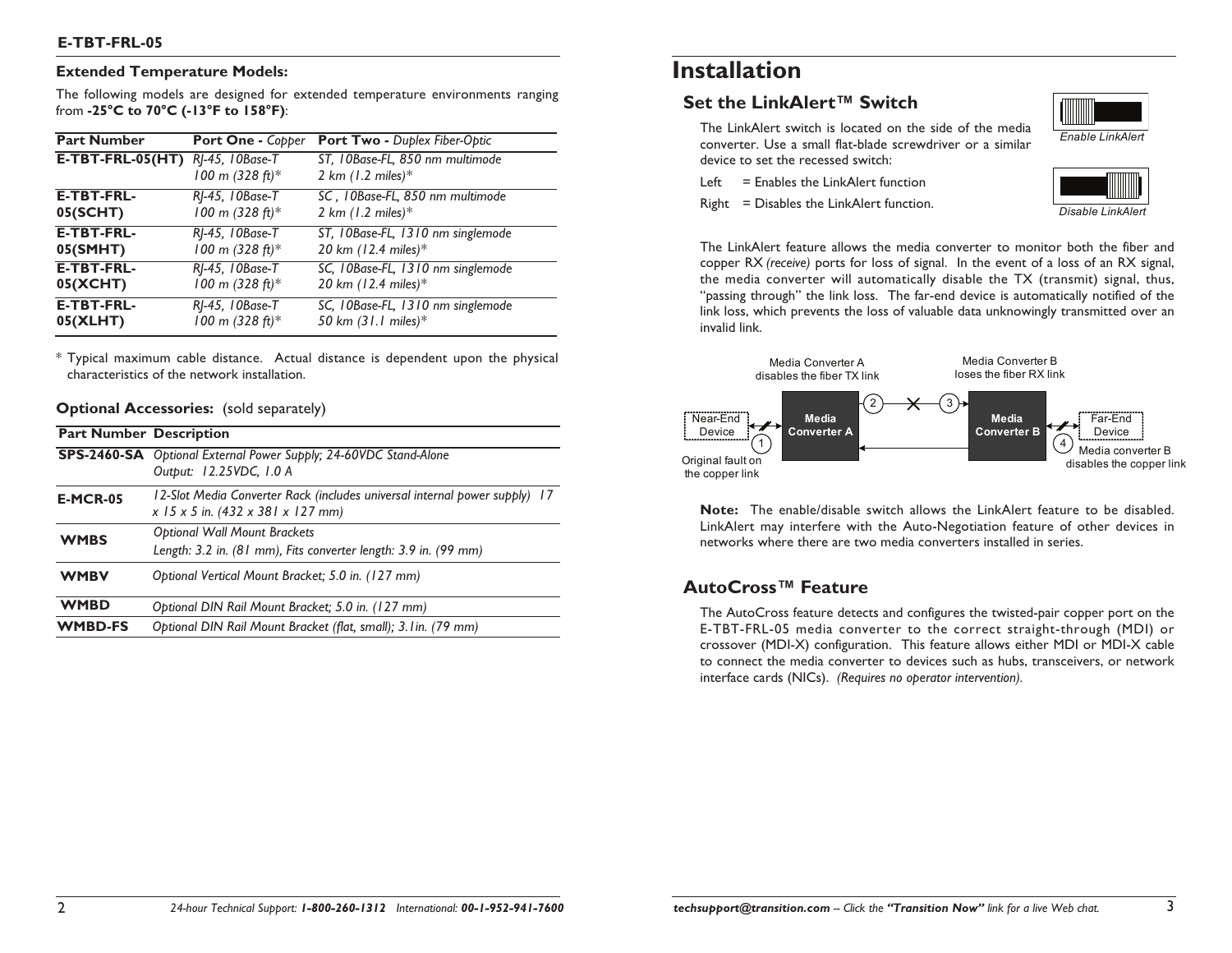# **Installation -- Continued**

### **Install the Copper Cable**

- 1. Locate or build 10Base-T compliant copper cables with male, RJ-45 connectors installed at both ends.
- 2. Connect the RJ-45 connector at one end of the cable to the RJ-45 port on the E-TBT-FRL-05 media converter.
- 3. Connect the RJ-45 connector at the other end of the cable to the RJ-45 port on the other device (switch, workstation, etc.).



### **Install the Fiber Cable**

- 1. Locate or build 10Base-FL compliant fiber cable with male, two-stranded TX to RX connectors installed at both ends.
- 2. Connect the fiber cables to the E-TBT-FRL-05 media converter as described:
	- •Connect the male **TX** cable connector to the female **TX** port.
	- •Connect the male **RX** cable connector to the female **RX** port.
- 3. Connect the fiber cables to the other device (another media converter, hub, etc.) as described:
	- •Connect the male **TX** cable connector to the female **RX** port.
	- •Connect the male **RX** cable connector to the female **TX** port.



# **Installation -- Continued**

### **Power the Media Converter**

### **AC**

- 1. Install the power adapter cord to the back of the media converter.
- 2. Connect the power adapter plug to AC power.
- 3. Verify that the media converter is powered by observing the illuminated LED power indicator light.

### **DC**

Consult the user's guide for the Transition Networks SPS2460-xx DC external power supply for powering the media converter.

# **Operation**

After installation, the media converter should function without operator intervention. Use the status LEDs to monitor media converter operation in the network.

|     | Pwr (Power)          | $On = A$ connection to external AC power.                                                           |
|-----|----------------------|-----------------------------------------------------------------------------------------------------|
| RX. | (Fiber)              | $On = Data reception on the 10Base-FL link.$                                                        |
|     | Link (Fiber)         | On = A good 10Base-FL link and normal operation.<br>Off = Lack of power or a downed 10Base-FL link. |
|     | $RX$ (Copper)        | On $=$ Data reception on the 10Base-T link.                                                         |
|     | Link <i>(Copper)</i> | $On = A$ good 10Base-T link and normal operation.                                                   |

Off = Lack of power or a downed 10Base-T link.

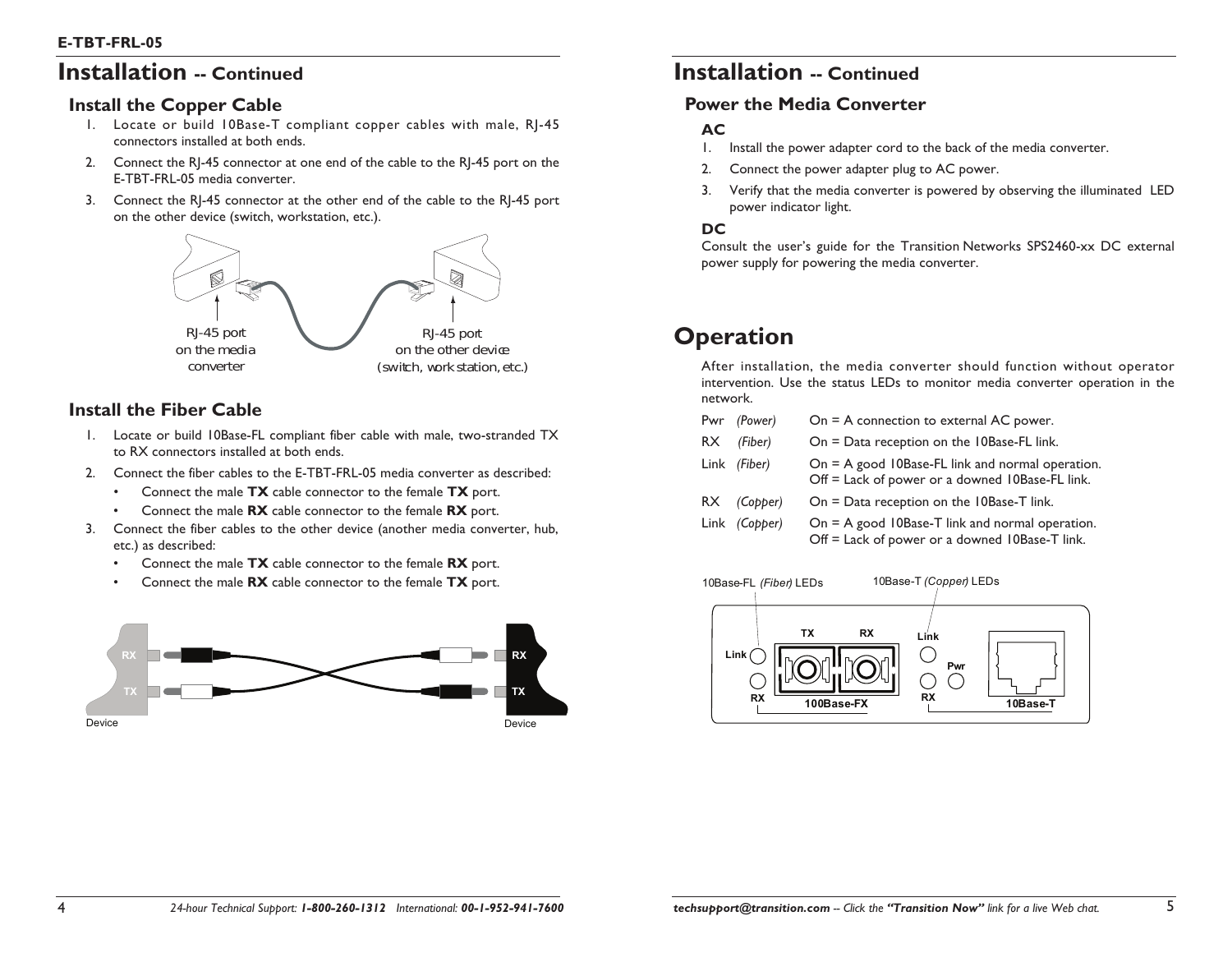### **E-TBT-FRL-05**

# **Technical Specifications**

| <b>Standards</b>          | <b>IEEE 802.3™</b>                                                                                                                                        |                                                                                                     |
|---------------------------|-----------------------------------------------------------------------------------------------------------------------------------------------------------|-----------------------------------------------------------------------------------------------------|
| Data Rate                 | $10$ Mb/s                                                                                                                                                 |                                                                                                     |
| <b>Case Dimensions</b>    | $3.9'' \times 3.0'' \times 1.0''$ (99mm x 76mm x 25mm)                                                                                                    |                                                                                                     |
| Shipping Weight           | 6 oz. $(181 g)$                                                                                                                                           |                                                                                                     |
| Power Supply<br>DC Output | E-TBT-FRL-05, E-TBT-FRL-05(SC), E-TBT-FRL-05(SM),<br>E-TBT-FRL-05(L), E-TBT-FRL-05(MT), E-TBT-<br>FRL-05(LH), E-TBT-FRL-05(XC): 12VDC, 0.5 A<br>(minimum) |                                                                                                     |
|                           | E-TBT-FRL-05(HT), E-TBT-FRL-05(SCHT),<br>E-TBT-FRL-05(SMHT), E-TBT-FRL-05(XCHT),<br>E-TBT-FRL-05(XLHT): 9VDC, I.0 A (minimum)                             |                                                                                                     |
|                           | minimum output regulation: 5%<br>Connector: 2.1mm barrel, center pin positive                                                                             |                                                                                                     |
| <b>MTBF</b>               | 54,337 hours (MIL217F2 V5.0) (MIL-HDBK-217F)<br>131,255 hours (Bellcore7 V5.0)                                                                            |                                                                                                     |
| $Tmra*$                   | E-TBT-FRL-05(L), E-TBT-FRL-05(MT), E-TBT-<br>FRL-05(LH), E-TBT-FRL-05(XC): 0°C to 50°C<br>$(32^{\circ}F \text{ to } 122^{\circ}F)$                        | E-TBT-FRL-05, E-TBT-FRL-05(SC), E-TBT-FRL-05(SM),                                                   |
|                           | E-TBT-FRL-05(HT), E-TBT-FRL-05(SCHT),<br>E-TBT-FRL-05(SMHT), E-TBT-FRL-05(XCHT),                                                                          | E-TBT-FRL-05(XLHT): -25°C to 70°C (-13°F to 158°F)                                                  |
| Environment               | Humidity:<br>Altitude:                                                                                                                                    | Storage Temperature: - 20°C to 85°C (-4°F to 185°F)<br>5 to 95%, non condensing<br>0 to 10,000 feet |
| Warranty                  | Lifetime                                                                                                                                                  |                                                                                                     |

\*Manufacturer's rated ambient temperature.

WARNING: Visible and invisible laser radiation when open. Do not stare into the beam or view the beam directly with optical instruments. Failure to observe this warning could result in an eye injury or blindness.

WARNING: Use of controls, adjustments or the performance of procedures other than those specified herein may result in hazardous radiation exposure.

IMPORTANT: Copper based media ports, e.g., Twisted Pair (TP) Ethernet, USB, RS232, RS422, RS485, DS1, DS3, Video Coax, etc., are intended to be connected to intra-building *(inside plant)* link segments that are not subject to lightening transients or power faults. Copper-based media ports, e.g., Twisted Pair (TP) Ethernet, USB, RS232, RS422, RS485, DS1, DS3, Video Coax, etc., are NOT to be connected to inter-building (*outside plant)* link segments that are subject to lightening transients or power faults.

# **Cable Specifications**

### **Copper Cable**

| Category 3: (minimum requirement)<br>Gauge<br>Attenuation<br>Maximum Cable Distance                                                                                                                                                                                                                                                                                                                                                                      | 24 to 22 AWG<br>11.5 dB/100m @ 5-10 MHz<br>100 meters |  |
|----------------------------------------------------------------------------------------------------------------------------------------------------------------------------------------------------------------------------------------------------------------------------------------------------------------------------------------------------------------------------------------------------------------------------------------------------------|-------------------------------------------------------|--|
| • Straight-through or crossover cable may be used.<br>• Do not use flat or silver satin wire.<br>• Shielded twisted-pair (STP) or unshielded twisted-pair (UTP) may be used.<br>• Pins 1&2 and 3&6 are the two active pairs in an Ethernet network.<br>• RI-45 Pin-out: Pin I = TD+, Pin 2 = TD-, Pin 3 = RD+, Pin 6 = RD-<br>• Use only dedicated wire pairs for the active pins:<br>(e.g., blue/white & white/blue, orange/white & white/orange, etc.) |                                                       |  |
| Straight-Through Cable                                                                                                                                                                                                                                                                                                                                                                                                                                   | Crossover Cable                                       |  |

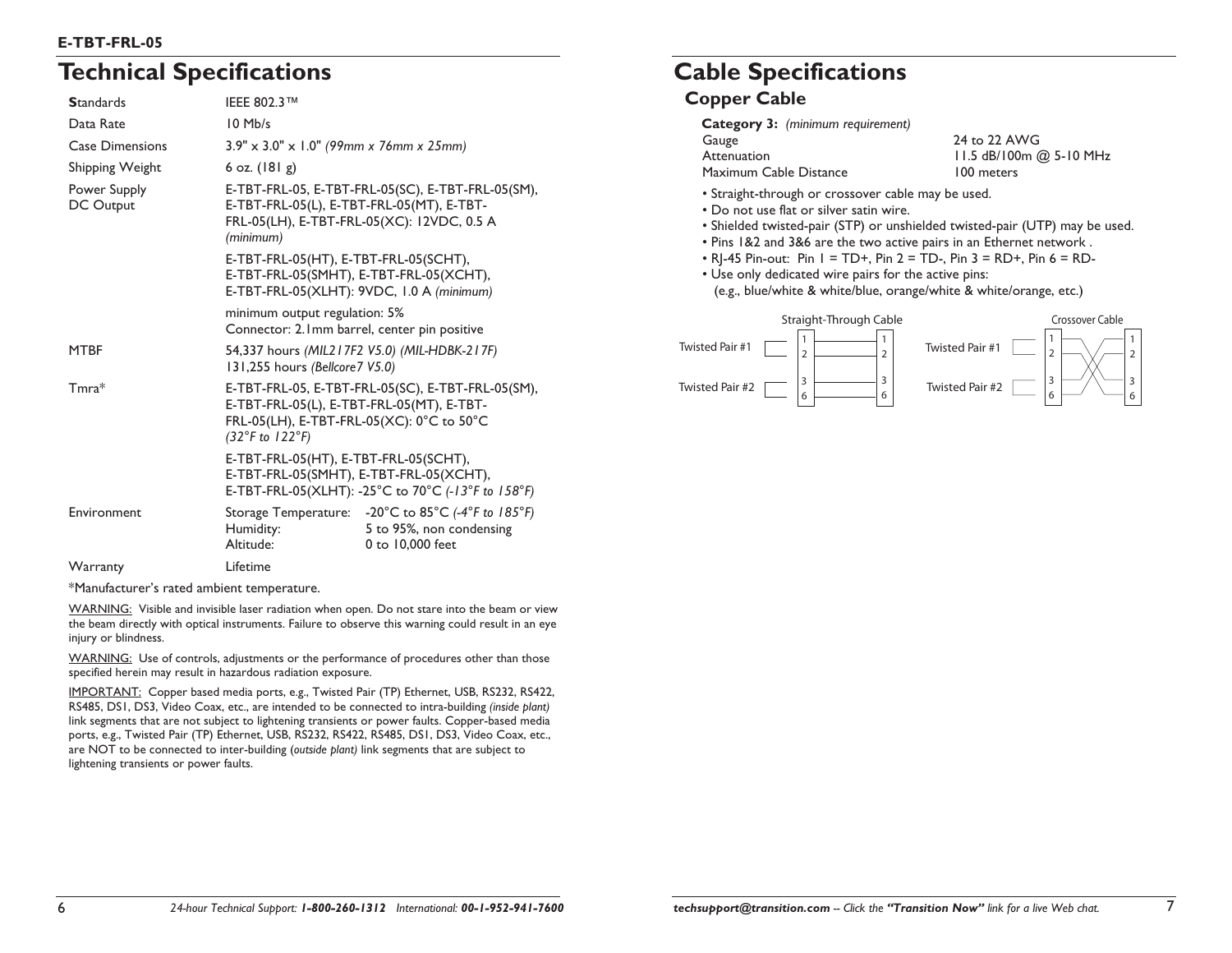# **Cable Specifications -- Continued**

The physical characteristics must meet or exceed IEEE 802.3™ specifications.

### **Fiber Cable**

Bit Error Rate: <10-9 Singlemode fiber (recommended):  $9 \mu m$ Multimode fiber (recommended): 62.5/125 µm Multimode fiber (optional): 100/140, 85/140, 50/125 µm

### **Standard Temperature Models: 0°C to 50°C** *(32°F to 122°F)*

**E-TBT-FRL-05** 850 nm multimode Link Budget: 13.5 dB

### **E-TBT-FRL-05(L)** 1300 nm multimode

Link Budget: 13.5 dB

### **E-TBT-FRL-05(LH)** 1310 nm singlemode

Fiber Optic Receiver Sensitivity: Link Budget: 19.0 dB

### **E-TBT-FRL-05(MT)** 850 nm multimode

Link Budget: 13.5 dB

### **E-TBT-FRL-05(SC)** 850 nm multimode

Fiber Optic Transmitter Power: min: -19.0 dBm max: -10.0 dBm Link Budget: 13.5 dB

### **E-TBT-FRL-05(SM)** 1310 nm singlemode

Link Budget: 7.0 dB

### **E-TBT-FRL-05(XC)** 1310 nm singlemode

Fiber Optic Transmitter Power: min: -27.0 dBm max: -10.0 dBm Fiber Optic Receiver Sensitivity: min: -34.0 dBm max: -14.0 dBm Link Budget: 7.0 dB

Fiber Optic Transmitter Power: min: -19.0 dBm max: -10.0 dBm Fiber Optic Receiver Sensitivity: min: -32.5 dBm max: -14.0 dBm

Fiber Optic Transmitter Power: min: -19.0 dBm max: -15.0 dBm Fiber Optic Receiver Sensitivity: min: -32.5 dBm max: -14.0 dBm

Fiber Optic Transmitter Power: min: -15.0 dBm max: -5.0 dBm

Fiber-optic Transmitter Power: min: -16.0 dBm max: -10.0 dBm Fiber-optic Receiver Sensitivity: min: -29.5 dBm max: -7.2 dBm

Fiber Optic Receiver Sensitivity: min: -32.5 dBm max: -14.0 dBm

Fiber Optic Transmitter Power: min: -27.0 dBm max: -10.0 dBm Fiber Optic Receiver Sensitivity: min: -34.0 dBm max: -14.0 dBm

# **Cable Specifications -- Continued**

Extended Temperature Models: -25°C to 70°C *(-13°F to 158°F)*

### **E-TBT-FRL-05(HT)** 850 nm multimode

Link Budget: 13.5 dB

### **E-TBT-FRL-05(SCHT)** 850 nm multimode

Fiber Optic Receiver Sensitivity: min: -32.5 dBm Link Budget: 13.5 dB

### **E-TBT-FRL-05(SMHT)** 1310 nm singlemode

Link Budget: 23.0 dB

### **E-TBT-FRL-05(XCHT)** 1310 nm singlemode

Link Budget: 13.5 dB

### **E-TBT-FRL-05(XLHT)** 1310 nm singlemode

Fiber Optic Transmitter Power: min: -5.0 dBm max: 0.0 dBm Link Budget: 33.0 dB

Fiber Optic Transmitter Power: min: -19.0 dBm max: -10.0 dBm Fiber Optic Receiver Sensitivity: min: -32.5 dBm max: -14.0 dBm

# Fiber Optic Transmitter Power: min: -19.0 dBm max: -10.0 dBm

Fiber-optic Transmitter Power: min: -15.0 dBm max: -8.0 dBm Fiber-optic Receiver Sensitivity: min: -38.0 dBm max: -8.0 dBm

# Fiber-optic Transmitter Power: min: -16.0 dBm max: -10.0 dBm Fiber-optic Receiver Sensitivity: min: -29.5 dBm max: -7.2 dBm

Fiber Optic Receiver Sensitivity: min: -38.0 dBm max: -8.0 dBm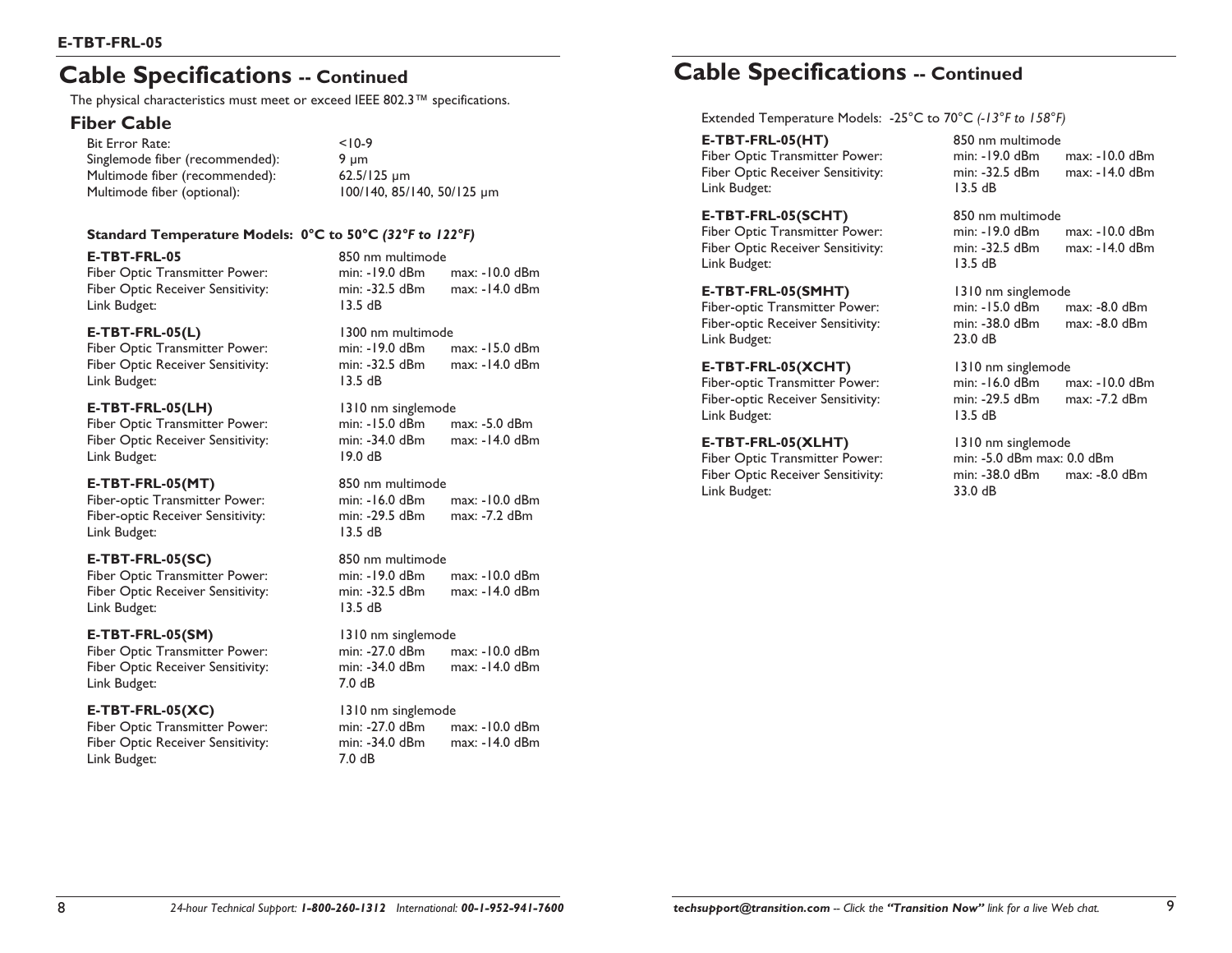# **Troubleshooting**

If the media converter fails, isolate and correct the failure by determining the answers to the following questions and then taking the indicated action:

- 1. Is the power LED on the media converter illuminated? NO
	- • Is the power adapter the proper voltage and frequency for AC outlet? Refer to "Power Supply" on page 6.
	- • Is the power adapter properly installed in the media converter and in the outlet?
	- • Contact Tech Support: 1-800-260-1312, Int'l: 00-1-952-941-7600. YES
	- •Proceed to step 2.
- 2. Is the 10Base-T link LED illuminated? NO
	- •Check the twisted-pair cables for proper connection.
	- • Contact Tech Support: 1-800-260-1312, Int'l: 00-1-952-941-7600. YES
	- •Proceed to step 3.
- 3. Is the 10Base-FL link LED illuminated? NO
	- •Check the fiber cables for proper connection.
	- • Verify that the TX and RX cables on the media converter are connected to RX and TX ports, respectively, on the other device.
	- • Contact Tech Support: 1-800-260-1312, Int'l: 00-1-952-941-7600. YES
	- •Proceed to step 4.
- 4. Is the 10Base-T RX LED illuminated?

NO

- • Disconnect and reconnect the 10Base-T cable to restart the initialization process.
- •Restart the attached device to restart the initialization process.
- • Contact Tech Support: 1-800-260-1312, Int'l: 00-1-952-941-7600. YES
- •Proceed to step 5.
- 5. Is the 10Base-FL RX LED illuminated?

NO

- • Disconnect and reconnect the 10Base-FL cable to restart the initialization process.
- •Restart the attached device to restart the initialization process.
- •Contact Tech Support: 1-800-260-1312, Int'l: 00-1-952-941-7600.

YES

•Contact Tech Support: 1-800-260-1312, Int'l: 00-1-952-941-7600.

# **Contact Us**

### **Technical Support**

Technical support is available 24 hours a day. US and Canada: 1-800-260-1312 International: 00-1-952-941-7600

### **Transition Now**

Chat live via the Web with Transition Networks Technical Support. Log onto www.transition.com and click the Transition Now link.

### **Web-Based Seminars**

Transition Networks provides seminars via live web-based training. Log onto www.transition.com and click the Learning Center link.

### **E-Mail**

Ask a question anytime by sending an e-mail to our technical support staff. techsupport@transition.com

### **Address**

Transition Networks 10900 Red Circle Drive Minnetonka, MN 55343, U.S.A. telephone: 952-941-7600 toll free: 800-526-9267 fax: 952-941-2322

| <b>TRANSIT</b><br>NFTWORKS.   | <b>Declaration of Conformity</b>                                                                                                                                                                                                                      |
|-------------------------------|-------------------------------------------------------------------------------------------------------------------------------------------------------------------------------------------------------------------------------------------------------|
| Name of Mfg:                  | <b>Transition Networks</b><br>10900 Red Circle Drive MN 55343 U.S.A.                                                                                                                                                                                  |
| Model:                        | E-TBT-FRL-05 Series Media Converter                                                                                                                                                                                                                   |
| Part Number:                  | E-TBT-FRL-05, E-TBT-FRL-05(SC), E-TBT-FRL-05(SM), E-TBT-FRL-05(L),<br>E-TBT-FRL-05(MT), E-TBT-FRL-05(LH), E-TBT-FRL-05(XC), E-TBT-FRL-05(LVV),<br>E-TBT-FRL-05(HT), E-TBT-FRL-05(SCHT), E-TBT-FRL-05(SMHT), E-<br>TBT-FRL-05(XCHT),E-TBT-FRL-05(XLHT) |
|                               | Purpose: To declare that the E-TBT-FRL-05 to which this declaration refers is in<br>conformity with the following standards.                                                                                                                          |
| Mark                          | EN 55022:1998 Class A; EN 55024:1998; FCC Part 15 Subpart B; 21 CFR Subpart I; EN<br>61000-3-2:1995+A14:2000; EN61000-3-3:1995; CFR Title 21 Section 1040.10 Class I; CE                                                                              |
| Directive(s) and Standard(s). | I, the undersigned, hereby declare that the equipment specified above conforms to the above                                                                                                                                                           |
| Stephen anderson              | luly 11, 2011                                                                                                                                                                                                                                         |

Stephen Anderson, Vice-President of Engineering **Date** Date